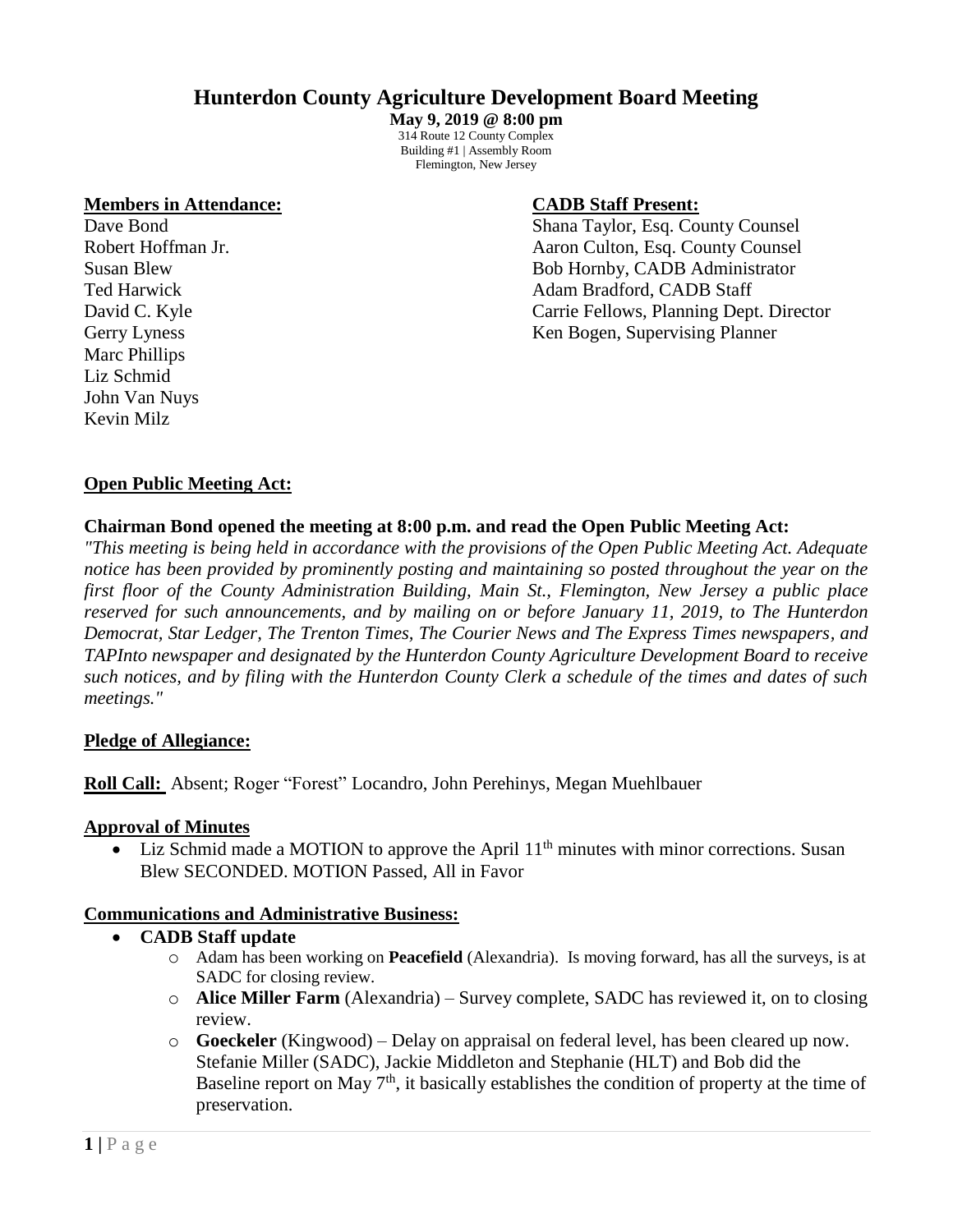- o **Woodmeier** Farm (West Amwell) Direct easement 66 acres closed April 3rd the State paid 100% of it. 6th Hunterdon farm for 2019, 406 acres YTD. Of \$2.6 mil spent \$2.3 mil has been paid by SADC, he would like to thank them for their cooperation and work in Hunterdon County.
- o Bob met with the **Readington Twp. Ag Advisory and Open Space Committee**, they have passed Master Plan update, it calls for 50% of the township to be preserved farmland or open space. Which is positive feedback to get back from a municipality.
- o Adam stated **Raritan** is finalizing their Farmland Plan, he reviewed mapping the project area, target farms, continuity with properties they already have, then looked at the State and County files to make sure that they matched up.
- o On May 2nd **NJRC&D** recognized Buffalo River Farm in Readington Twp. and Cotton Cattle Farm in Bethlehem as River Friendly Farms. They were highlighting the work that the farms have done along with NRCS to overcome some difficult conditions on both farms in terms of wash outs and soil conservation. There was a positive response from the community.

#### **Correspondence:**

• None at this time

## **SADC Comments:**

• **SADC** – Stefanie Miller stated she and Bob have visited almost all townships in Hunterdon County. Still waiting to visit Tewksbury about outreach to some of the eligible farms that are still out there. Collecting history, how best to approach farms that are not yet preserved, sending out flyers or a letter on SADC letterhead to encourage them to call and get a conversation started. Over past year they have had workshops, a few of will be up on the SADC website, turnout was good. Most that attend are in their  $40^\circ$ s –  $60^\circ$ s. SADC is also looking at next stage of Right to Farm outreach. SADC are attending workshops, meetings on demand, thinking about doing power point or video that will be on YouTube, so it can be accessed at any time, additional guidance documents, targeting organizations and groups of people for these workshops. Funding is still waiting for Governor's approval. Bill S2920 to extend Highlands, it increases stewardship 3 – 4%, gives farms Highlands credits, makes them eligible for Stewardship grants.

## **Chair Comments:**

• Amending meeting agenda, moving to Right to Farm Matters before Old Business

## **Right to Farm Matters**:

- Commercial Farm Certification
	- o **Khiimori Farm** Tewksbury Twp. Block 19 Lots 11.05, 11.06 & 11.07. Represented by Anthony Sposaro, Esq. He could not attend this evening, so Steven Gruenberg is covering for him. The farm is a horse training/breeding operation, crop production and woodland management. It is 5 acres for boarding, 71.72 acres farmed, makes more than \$2,500 annually, is farmland assessed eligible and agriculture is a permitted use in the zone. It is in the Highlands District. Property is deed restricted for agricultural use. Eventually there will be an application for Site Specific Agricultural Management Plan application, just here tonight, for Commercial Farm Certification. Chair Bond asked Bob if he has all the paperwork, Bob stated that he has everything, and he and Aaron have gone over everything, he has no comment on them. County Counsel Shana Taylor stated they should go over the proofs of the submitted paperwork in support of the application. They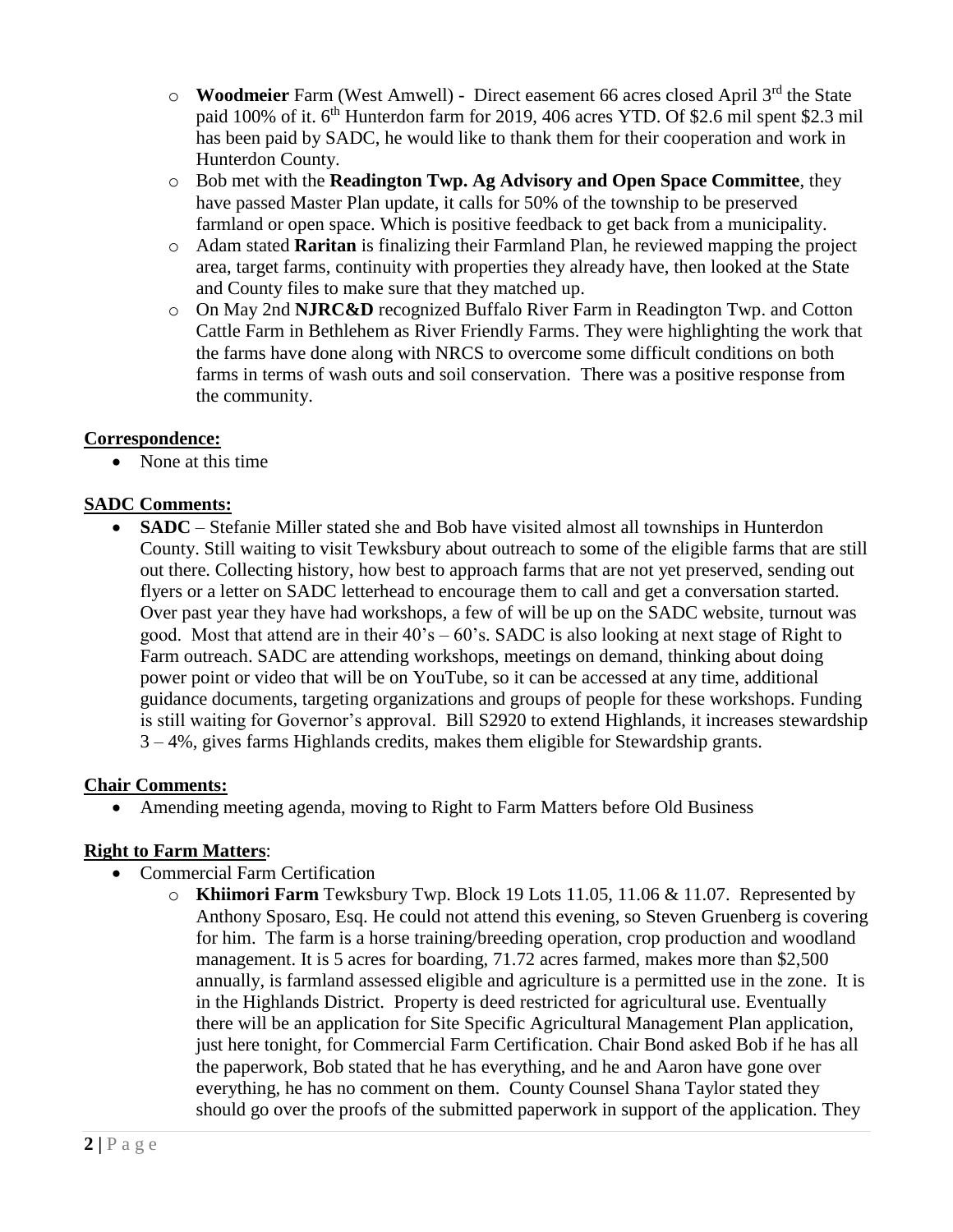have the farmland assessment forms for 2018 and application for 2019. She asked if the approximate acreage was 72 acres, Mr. Bruin stated is was. Proof of income is approximately \$13,000/yr. Confirmed he submitted the Deed of Easement, and that they are in the HL zone and that agriculture was a primary permitted use. Liz Schmid made a MOTION to approve, Susan Blew SECONDED. Chairman Bond asked for a Roll Call Vote:

| <b>ROLL CALL</b>                          | <b>MOVED</b>     | <b>SECONDED</b>  | <b>AYES</b>      | <b>NAYS</b> | <b>ABSTAIN</b>   | <b>ABSENT</b>    |
|-------------------------------------------|------------------|------------------|------------------|-------------|------------------|------------------|
| David Bond, Chair                         |                  |                  | $\boldsymbol{X}$ |             |                  |                  |
| Robert Hoffman. Jr.,<br><b>Vice Chair</b> |                  |                  |                  |             | $\boldsymbol{X}$ |                  |
| <b>Susan Blew</b>                         |                  | $\boldsymbol{X}$ | $\pmb{X}$        |             |                  |                  |
| <b>Marc Phillips</b>                      |                  |                  | X                |             |                  |                  |
| <b>John Perehinys</b>                     |                  |                  |                  |             |                  | $\boldsymbol{X}$ |
| <b>Gerry Lyness</b>                       |                  |                  | $\boldsymbol{X}$ |             |                  |                  |
| <b>John Van Nuys</b>                      |                  |                  | $\boldsymbol{X}$ |             |                  |                  |
| Dave Kyle                                 |                  |                  | $\boldsymbol{X}$ |             |                  |                  |
| <b>Liz Schmid</b>                         | $\boldsymbol{X}$ |                  | $\boldsymbol{X}$ |             |                  |                  |
| <b>Ted Harwick</b>                        |                  |                  | $\boldsymbol{X}$ |             |                  |                  |
| Roger "Forest" Locandro                   |                  |                  |                  |             |                  | $\boldsymbol{X}$ |

## **8 IN FAVOR, 1 ABSTENSION, 2 ABSENT, MOTION CARRIED**

o **Clucas Farms LLC** Tewksbury Twp. Block 23 Lot 31. Represented by Anthony Sposaro, Esq. He could not attend this evening, so Steven Gruenberg is covering for him. The farmer is farming over 4,000 acres in the area, this lot is Block 23 Lot 31 and is approximately 4 acres, however applicant purchased property across the road which is 45 acres and farmland assessed. It was discussed with counsel that with the purchase it is contiguous therefore the 4 acres is eligible to be farmland assessed. The farm is a grain and hay operation. There is an eventual application for reconstruction of 2nd of 4 silos that are existing on site. Supplied proof that agriculture is a permitted use. County Counsel Shana Taylor referenced discussions Tony Sposaro had directly with the municipality, this property will be farmland assessed given the fact that he has purchased the 45 acres across the street. She confirmed that they have submitted several tax returns showing adequate income. Member Van Nuys asked if they were talking about silo's or grain bins? Chairman Bond confirmed it's a grain bin. He stated that there is a big difference between a silo which is permanent and a grain bin which is not, he thinks this falls under the classification of a grain bin. It will be clarified at a later date. Application says silo. Just here tonight for a Commercial Farm Certification. David Kyle made a MOTION to approve, Marc Phillips SECONDED. Chairman Bond asked for a Roll Call vote.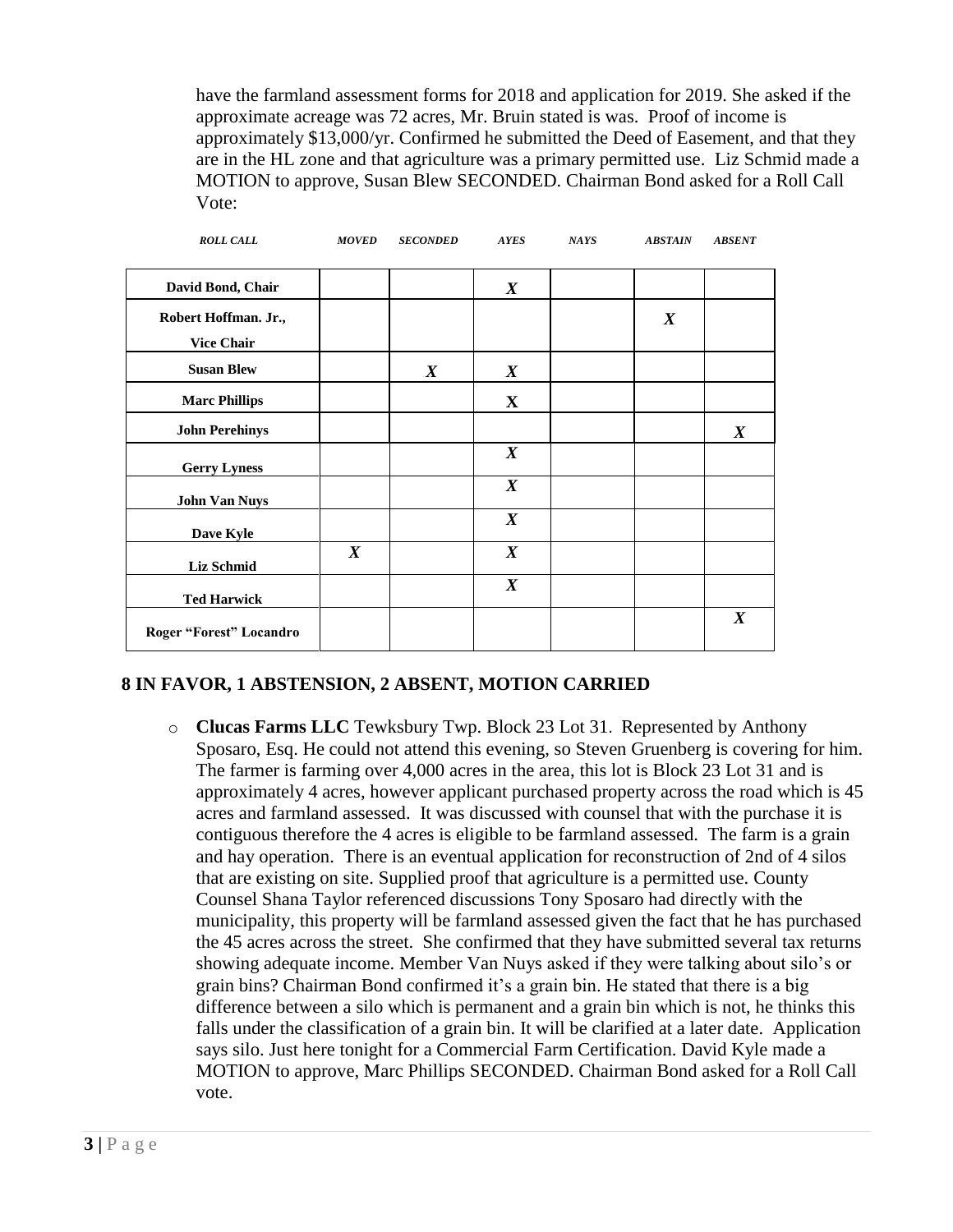| <b>ROLL CALL</b>                          | <b>MOVED</b>     | <b>SECONDED</b>  | <b>AYES</b>      | <b>NAYS</b> | <b>ABSTAIN</b>   | <b>ABSENT</b>    |
|-------------------------------------------|------------------|------------------|------------------|-------------|------------------|------------------|
| David Bond, Chair                         |                  |                  | $\boldsymbol{X}$ |             |                  |                  |
| Robert Hoffman. Jr.,<br><b>Vice Chair</b> |                  |                  |                  |             | $\boldsymbol{X}$ |                  |
| <b>Susan Blew</b>                         |                  |                  | $\boldsymbol{X}$ |             |                  |                  |
| <b>Marc Phillips</b>                      |                  | $\boldsymbol{X}$ | $\mathbf{X}$     |             |                  |                  |
| <b>John Perehinys</b>                     |                  |                  |                  |             |                  | $\boldsymbol{X}$ |
| <b>Gerry Lyness</b>                       |                  |                  | $\boldsymbol{X}$ |             |                  |                  |
| <b>John Van Nuys</b>                      |                  |                  | $\boldsymbol{X}$ |             |                  |                  |
| Dave Kyle                                 | $\boldsymbol{X}$ |                  | $\boldsymbol{X}$ |             |                  |                  |
| Liz Schmid                                |                  |                  | $\boldsymbol{X}$ |             |                  |                  |
| <b>Ted Harwick</b>                        |                  |                  | $\boldsymbol{X}$ |             |                  |                  |
| Roger "Forest" Locandro                   |                  |                  |                  |             |                  | $\boldsymbol{X}$ |

## **8 IN FAVOR, 1 ABSTENSION, 2 ABSENT, MOTION CARRIED**

## **Old Business:**

## • **Hunterdon County Comprehensive Farmland Preservation Plan Update**

o Hunterdon County Comprehensive Farmland Preservation Plan Update. Bob stated that there is a possibility of a grant for the new Farmland Plan. SADC doesn't know numbers yet.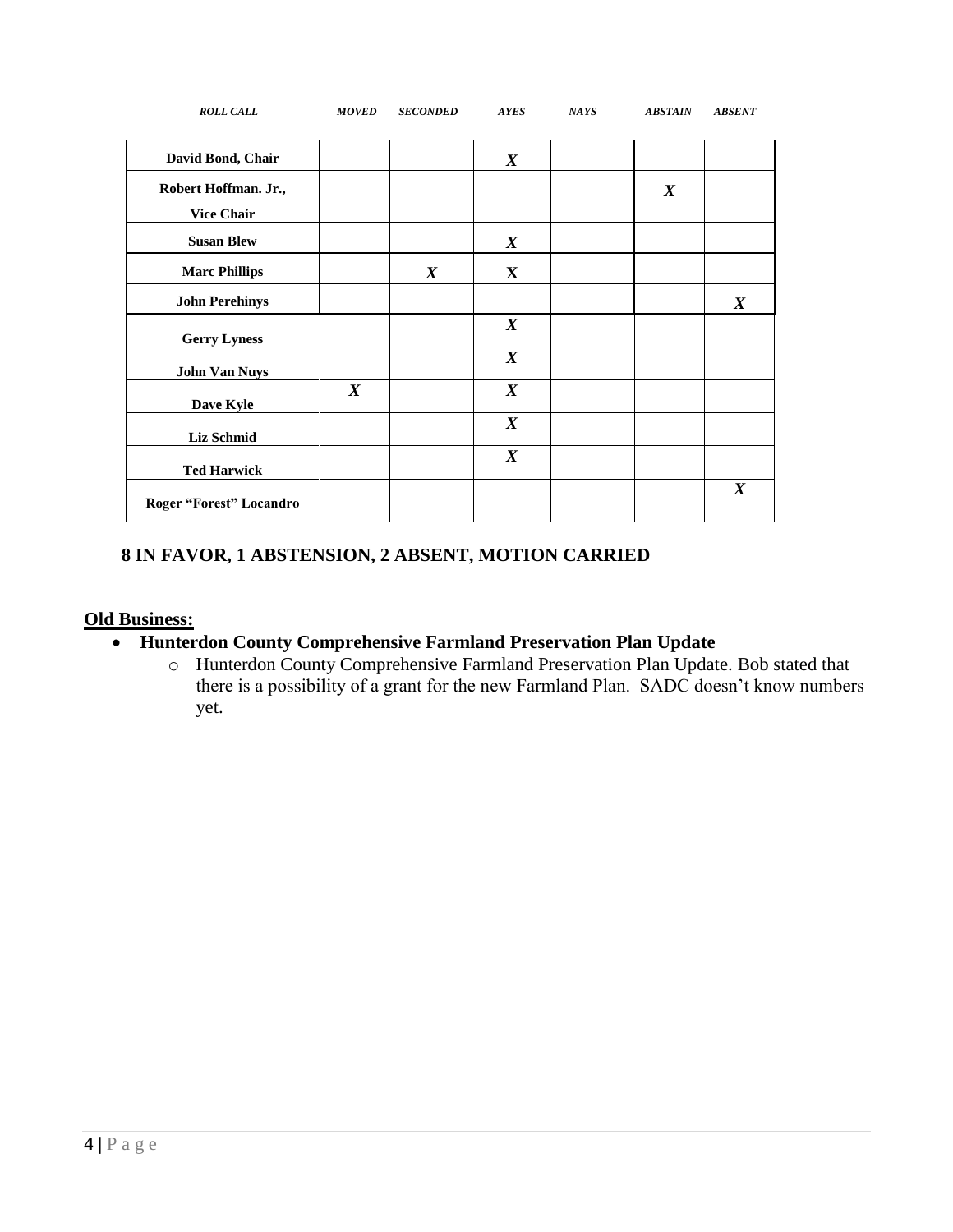#### **New Business:**

## • **2019 Planting Round Vote**

o **Long Farm** Franklin Twp. Block 39 Lots 1, 1.10 & 5.01. CPIG, 59 acres, 5-acre exception area, will be 54 acres preserved. Scored 59.6, there are 4 farms in the buffer area, 1 is contiguous. Existing house and barns in the exception area, it is 3 different lots, has frontage on Sky Manor Rd. and Pittstown Rd. Member Kyle accompanied staff on a sight visit. The property is a horse farm with some crop acreage. Good size piece of land, all being farmed, looks good. Member Van Nuys stated that the lots need to be merged together before closing. Liz Schmid made a MOTION to approve, Gerry Lyness SECONDED on condition that the lots be merged before closing. Chairman Bond asked for a Roll Call Vote:

| <b>ROLL CALL</b>        | <b>MOVED</b>     | <b>SECONDED</b>  | <b>AYES</b>      | <b>NAYS</b> | <b>ABSTAIN</b>   | <b>ABSENT</b>    |
|-------------------------|------------------|------------------|------------------|-------------|------------------|------------------|
| David Bond, Chair       |                  |                  | $\boldsymbol{X}$ |             |                  |                  |
| Robert Hoffman. Jr.,    |                  |                  | $\boldsymbol{X}$ |             |                  |                  |
| <b>Vice Chair</b>       |                  |                  |                  |             |                  |                  |
| <b>Susan Blew</b>       |                  |                  |                  |             | $\boldsymbol{X}$ |                  |
| <b>Marc Phillips</b>    |                  |                  | X                |             |                  |                  |
| <b>John Perehinys</b>   |                  |                  |                  |             |                  | $\boldsymbol{X}$ |
| <b>Gerry Lyness</b>     |                  | $\boldsymbol{X}$ | $\boldsymbol{X}$ |             |                  |                  |
| <b>John Van Nuys</b>    |                  |                  | $\boldsymbol{X}$ |             |                  |                  |
| Dave Kyle               |                  |                  | $\boldsymbol{X}$ |             |                  |                  |
| Liz Schmid              | $\boldsymbol{X}$ |                  | $\boldsymbol{X}$ |             |                  |                  |
| <b>Ted Harwick</b>      |                  |                  | $\boldsymbol{X}$ |             |                  |                  |
| Roger "Forest" Locandro |                  |                  |                  |             |                  | $\boldsymbol{X}$ |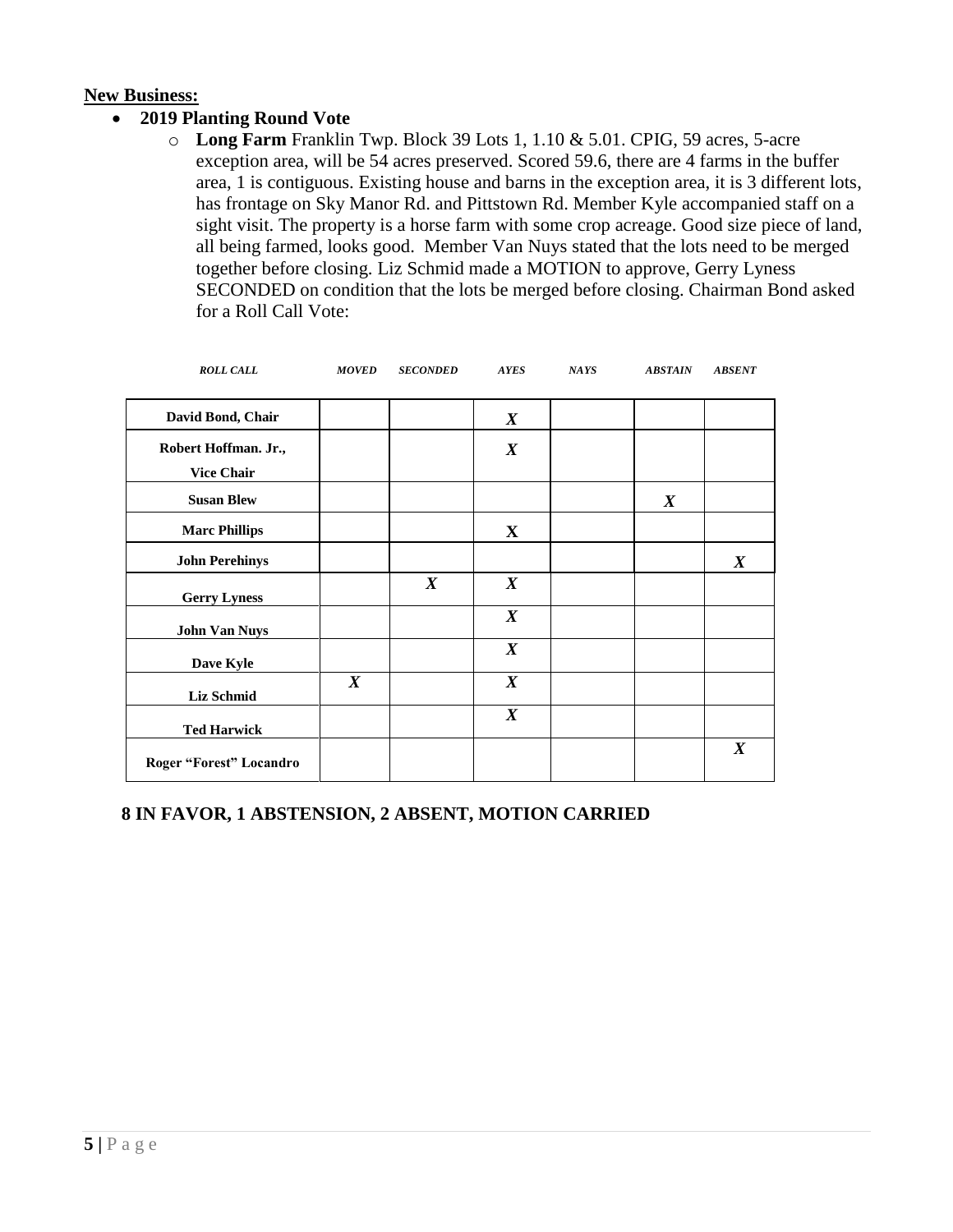o **Stryker Farm**, Franklin Twp. Block 30 Lot 13. There was a question about the size of the easement area, why preserve it? Doesn't look like there is much to be developed. Bob stated there is possibility of 2 lots because they have access to Tinnes Ct. It is the highest scoring farm in the round at 75.4. Member Hoffman stated that this farms just seems like a waste of money. 5 farms in buffer, 3 contiguous, access onto 2 different roads. 100% prime soils. If it was subdivided, low chance it would be farmed. If you look at preservation as not just anti-development but as a way to keep farming as an active industry, that's a way to justify the cost. There are limitations on the property, that will be reflected on the appraisals that come back. Member Kyle stated it has potential for one or two lots, gently rolling piece of land, great soils, if someone wanted a small piece of land for agriculture, this one would be it. Is currently being farmed. Liz Schmid made a MOTION to approve Dave Kyle SECONDED. Chairman Bond asked for a Roll Call Vote:

| <b>ROLL CALL</b>        | <b>MOVED</b>     | <b>SECONDED</b>  | <b>AYES</b>      | <b>NAYS</b>      | <b>ABSTAIN</b>   | <b>ABSENT</b>    |
|-------------------------|------------------|------------------|------------------|------------------|------------------|------------------|
| David Bond, Chair       |                  |                  | $\boldsymbol{X}$ |                  |                  |                  |
| Robert Hoffman. Jr.,    |                  |                  | $\boldsymbol{X}$ |                  |                  |                  |
| <b>Vice Chair</b>       |                  |                  |                  |                  |                  |                  |
| <b>Susan Blew</b>       |                  |                  |                  |                  | $\boldsymbol{X}$ |                  |
| <b>Marc Phillips</b>    |                  |                  |                  | $\boldsymbol{X}$ |                  |                  |
| <b>John Perehinys</b>   |                  |                  |                  |                  |                  | $\boldsymbol{X}$ |
| <b>Gerry Lyness</b>     |                  |                  | $\boldsymbol{X}$ |                  |                  |                  |
| <b>John Van Nuys</b>    |                  |                  |                  | $\boldsymbol{X}$ |                  |                  |
| Dave Kyle               |                  | $\boldsymbol{X}$ | $\boldsymbol{X}$ |                  |                  |                  |
| Liz Schmid              | $\boldsymbol{X}$ |                  | $\boldsymbol{X}$ |                  |                  |                  |
| <b>Ted Harwick</b>      |                  |                  | $\boldsymbol{X}$ |                  |                  |                  |
| Roger "Forest" Locandro |                  |                  |                  |                  |                  | $\boldsymbol{X}$ |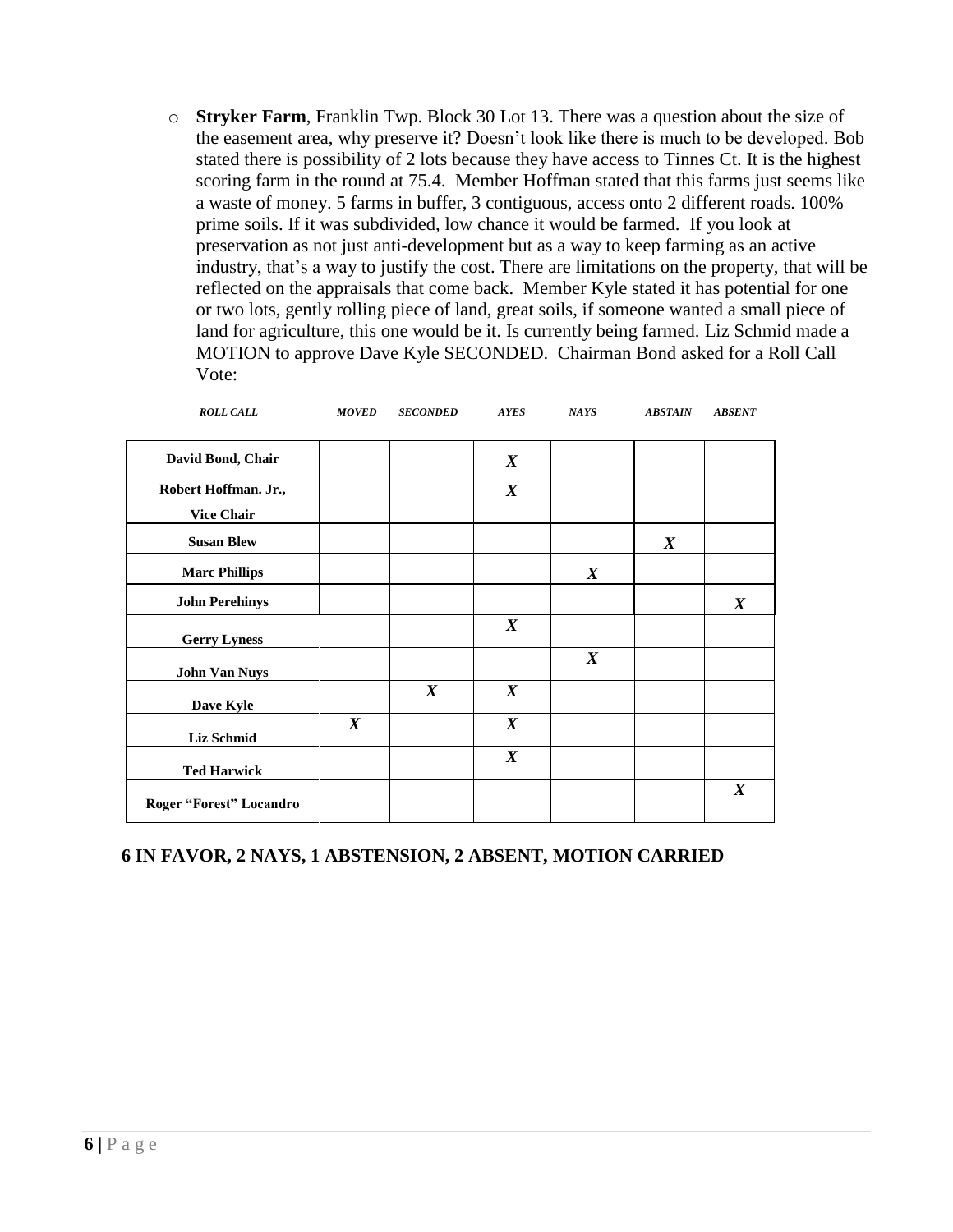o **Thomas Farm** East Amwell Block 21 Lot 13. – 36 acres 2 ½ acre exception area. No existing structures on land. Second highest score in the round, 6 farms in buffer, 3 contiguous. 65% state wide soils, 2% prime. Member Kyle stated its all good farmland in that neighborhood, its surrounded by farms. Only suggestion is to move the driveway from where the owner wants to put it. There is an existing driveway through the woods, if the owner moves it, it might be too close to a culvert. If they put it there, they will also lose farm land. The county requests a 25' easement from the furthest point of the culvert under the road. John Van Nuys made a MOTION to approve Marc Phillips SECONDED. Chairman Bond MOTION passes on the condition that the proposed exception driveway be decided before final approval. Chairman Bond asked for a Roll Call Vote:

| <b>ROLL CALL</b>                          | <b>MOVED</b>     | <b>SECONDED</b>  | <b>AYES</b>      | <b>NAYS</b> | <b>ABSTAIN</b>   | <b>ABSENT</b>    |
|-------------------------------------------|------------------|------------------|------------------|-------------|------------------|------------------|
| David Bond, Chair                         |                  |                  | $\boldsymbol{X}$ |             |                  |                  |
| Robert Hoffman. Jr.,<br><b>Vice Chair</b> |                  |                  | $\boldsymbol{X}$ |             |                  |                  |
| <b>Susan Blew</b>                         |                  |                  | $\boldsymbol{X}$ |             |                  |                  |
| <b>Marc Phillips</b>                      |                  | $\boldsymbol{X}$ | $\mathbf{X}$     |             |                  |                  |
| <b>John Perehinys</b>                     |                  |                  |                  |             |                  | $\boldsymbol{X}$ |
| <b>Gerry Lyness</b>                       |                  |                  | $\boldsymbol{X}$ |             |                  |                  |
| <b>John Van Nuys</b>                      | $\boldsymbol{X}$ |                  | $\boldsymbol{X}$ |             |                  |                  |
| Dave Kyle                                 |                  |                  |                  |             | $\boldsymbol{X}$ |                  |
| <b>Liz Schmid</b>                         |                  |                  | $\boldsymbol{X}$ |             |                  |                  |
| <b>Ted Harwick</b>                        |                  |                  | $\boldsymbol{X}$ |             |                  |                  |
| Roger "Forest" Locandro                   |                  |                  |                  |             |                  | $\boldsymbol{X}$ |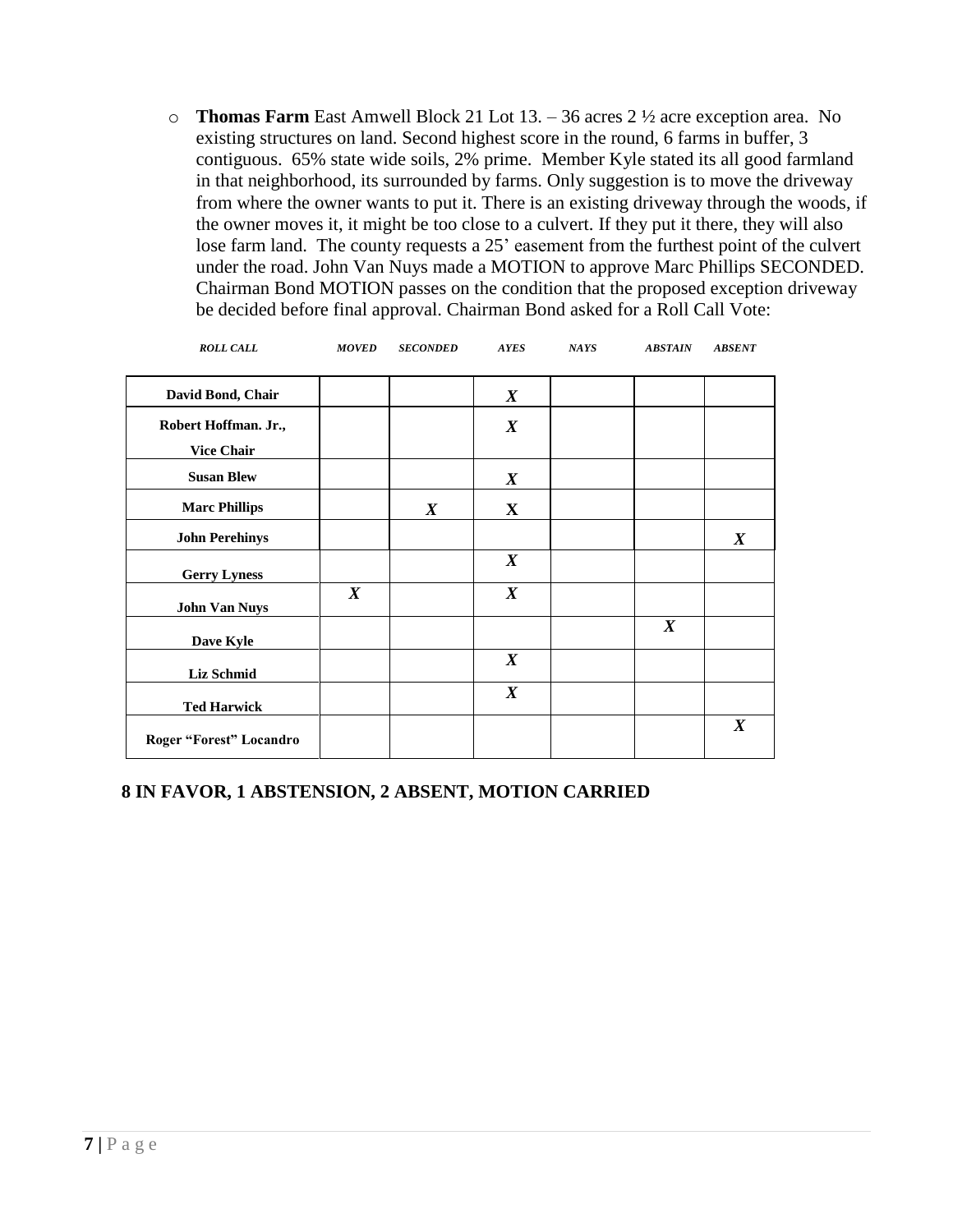- o **Bowlby Farms** Raritan Twp., SADC Direct Easement with County Contribution, split into three farms. Applications named by their lot numbers 19, 81 & 19.02, Lot 19.02 is below what SADC usually picks for direct easements, there is a separate pot of money they can use, it will allow the SADC to move forward and get the same appraisers on all three, also SADC rounds are offset from CADB. By us accepting this now, it could move forward and be accepted in their round in June. They are 3 separate applications, if it moves forward State will absorb the cost for appraisals, surveys, all the soft costs, and hold the easement after closing.
- o **Bowlby (19)** Raritan Block 71, Lot 19 is 50.7 acres with a 6.7-acre exception area around the farm complex, leaving 44 acres preserved. Score of 71.3, 5 farms in buffer, access from 2 roads Leeds Rd. and with a lot of road frontage on Reaville Rd. Chairman Bond asked if water and sewer were available, Bob stated that it is on the edge of sewer district, Mr. Bond commented that it is a highly developable area then. David Kyle made a MOTION, Ted Harwick SECONDED, Chairman Bond asked for a Roll Call vote.

| <b>ROLL CALL</b>                          | <b>MOVED</b>     | <b>SECONDED</b>  | <b>AYES</b>      | <b>NAYS</b> | <b>ABSTAIN</b>   | <b>ABSENT</b>    |
|-------------------------------------------|------------------|------------------|------------------|-------------|------------------|------------------|
| David Bond, Chair                         |                  |                  | $\boldsymbol{X}$ |             |                  |                  |
| Robert Hoffman. Jr.,<br><b>Vice Chair</b> |                  |                  |                  |             | $\boldsymbol{X}$ |                  |
| <b>Susan Blew</b>                         |                  |                  | $\boldsymbol{X}$ |             |                  |                  |
| <b>Marc Phillips</b>                      |                  |                  | $\mathbf{X}$     |             |                  |                  |
| <b>John Perehinys</b>                     |                  |                  |                  |             |                  | $\boldsymbol{X}$ |
| <b>Gerry Lyness</b>                       |                  |                  | $\boldsymbol{X}$ |             |                  |                  |
| <b>John Van Nuys</b>                      |                  |                  | $\boldsymbol{X}$ |             |                  |                  |
| Dave Kyle                                 | $\boldsymbol{X}$ |                  | $\boldsymbol{X}$ |             |                  |                  |
| Liz Schmid                                |                  |                  | $\boldsymbol{X}$ |             |                  |                  |
| <b>Ted Harwick</b>                        |                  | $\boldsymbol{X}$ | $\boldsymbol{X}$ |             |                  |                  |
| Roger "Forest" Locandro                   |                  |                  |                  |             |                  | $\boldsymbol{X}$ |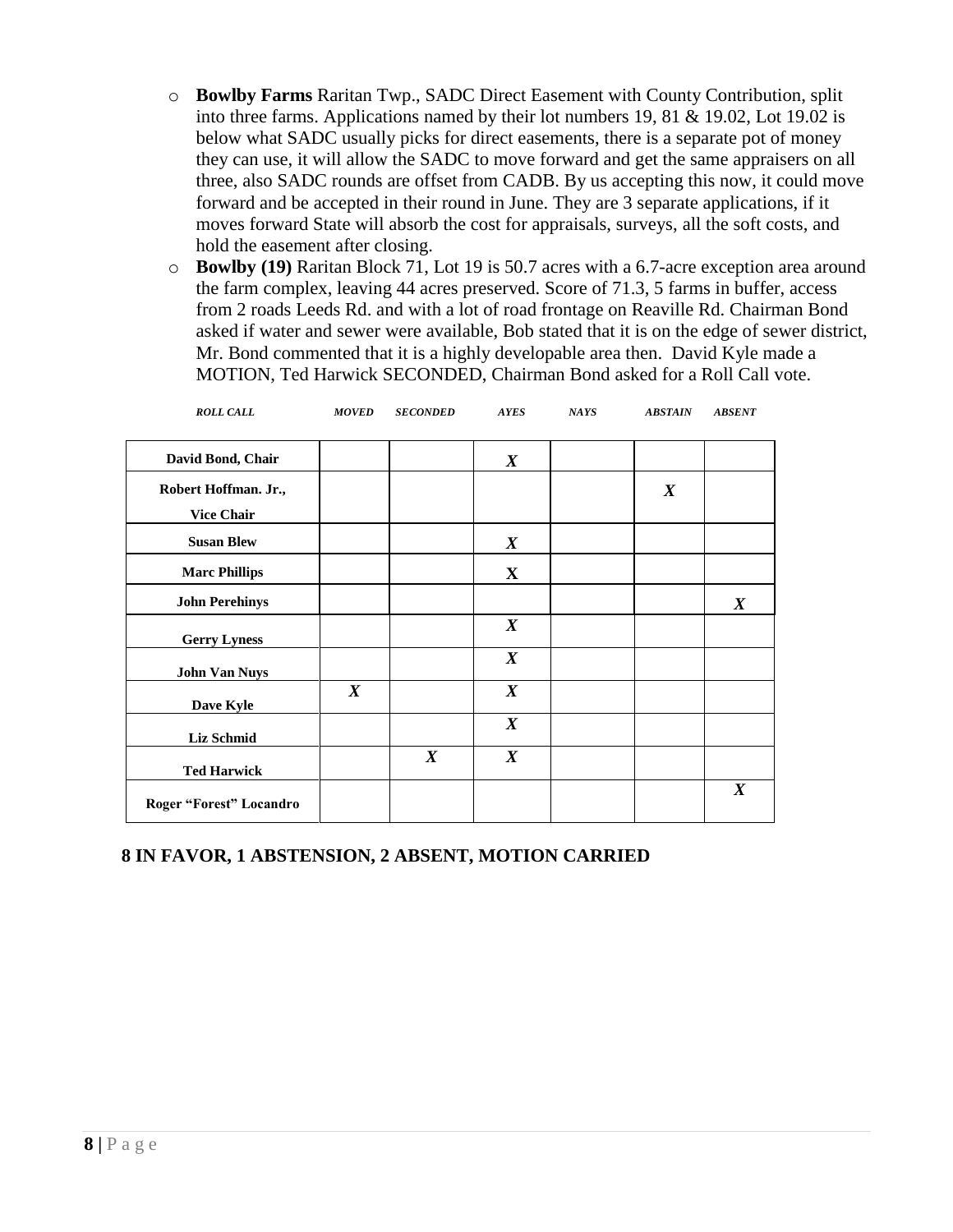o **Bowlby (19.02)** Raritan Township Block 71 Lot 19.02 – 21 acres, 3-acre exception for future use, its right on the road so no worries about a driveway, total of 18 acres preserved. Scored 62.4, 5 farms in the buffer. Currently no structures on the property, Dave Kyle stated that it is all farmland, potential wetlands in woods. Bob stated there is a gas pipeline running east/west, and power lines running north/south. Ted Harwick made a MOTION, John Van Nuys SECONDED. Chairman Bond asked for a Roll Call vote

| <b>ROLL CALL</b>                          | <b>MOVED</b>     | <b>SECONDED</b>  | <b>AYES</b>      | <b>NAYS</b> | <b>ABSTAIN</b>   | <b>ABSENT</b>    |
|-------------------------------------------|------------------|------------------|------------------|-------------|------------------|------------------|
| David Bond, Chair                         |                  |                  | $\boldsymbol{X}$ |             |                  |                  |
| Robert Hoffman. Jr.,<br><b>Vice Chair</b> |                  |                  |                  |             | $\boldsymbol{X}$ |                  |
| <b>Susan Blew</b>                         |                  |                  | $\boldsymbol{X}$ |             |                  |                  |
| <b>Marc Phillips</b>                      |                  |                  | X                |             |                  |                  |
| <b>John Perehinys</b>                     |                  |                  |                  |             |                  | $\boldsymbol{X}$ |
| <b>Gerry Lyness</b>                       |                  |                  | $\boldsymbol{X}$ |             |                  |                  |
| <b>John Van Nuys</b>                      |                  | $\boldsymbol{X}$ | $\boldsymbol{X}$ |             |                  |                  |
| Dave Kyle                                 |                  |                  | $\boldsymbol{X}$ |             |                  |                  |
| Liz Schmid                                |                  |                  | $\boldsymbol{X}$ |             |                  |                  |
| <b>Ted Harwick</b>                        | $\boldsymbol{X}$ |                  | $\boldsymbol{X}$ |             |                  |                  |
| Roger "Forest" Locandro                   |                  |                  |                  |             |                  | $\boldsymbol{X}$ |